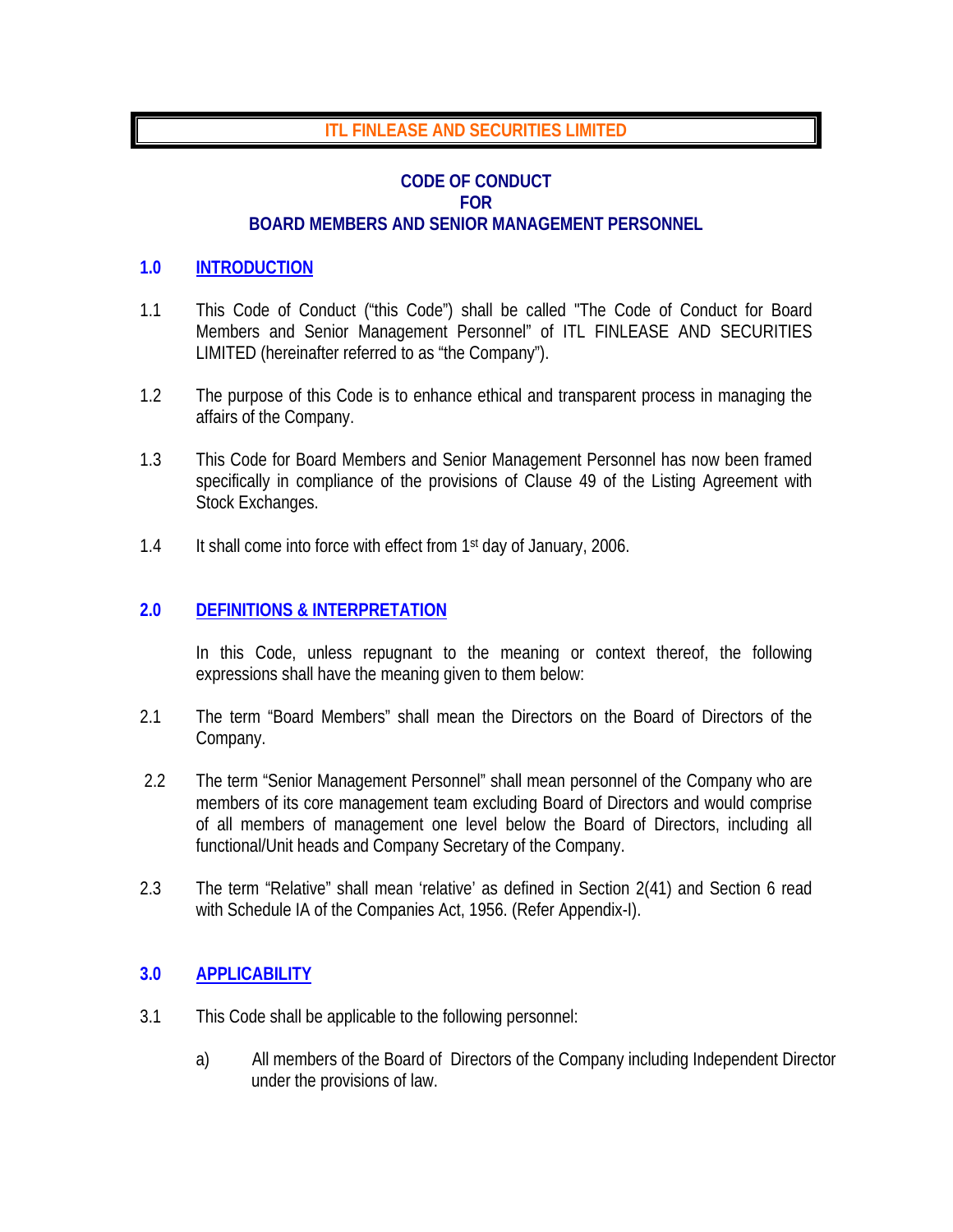b) Senior Management Personnel as defined in clause 2.2 of this code.

## **4.0 PHILOSPHY OF THE CODE**

The Code envisages and expects that the Board Members and Senior Management Personnel must act within the authority conferred upon them, keeping in view the best interests of the Company and observe the following:

- Act in utmost good faith and exercise due care, diligence and integrity in performing their office duties
- Not involve in taking any decision on a subject matter in which a conflict of interest arises or which, in his opinion, is likely to arise.
- Avoid conducting business with (a) a relative (b) a Private Limited Company in which he or his relative is a Member or a Director (c) a Public Limited Company in which he or his relative holds 2% or more shares or voting right and (d) with a firm in which the relative is a partner, except with the prior approval of the Board.
- Disclose and avoid having any personal and/or financial interest in any business dealings concerning the Company
- Avoid any dealings with a Contractor or Supplier that compromises the ability to transact business on a professional, impartial and competitive basis or influence decision to be made by the Company.
- Not hold any positions or jobs or engage in outside businesses or other interests that are prejudicial to the interests of the Company.
- Not exploit for their own personal gain, opportunities that are discovered through use of corporate property, information or position, unless the opportunity is disclosed and permission obtained from the Competent Authority.
- Not make any statement which has the effect of adverse criticism of any policy or action of the Government or of the Company or which is capable of embarrassing the relations between the Company and the public or the management of the Company and its employees, including the stakeholders.
- Ensure the security of all the confidential information belonging to the Company in every possible manner.
- Not commit any offence involving moral turpitude or opposed to public policy resulting in a conviction.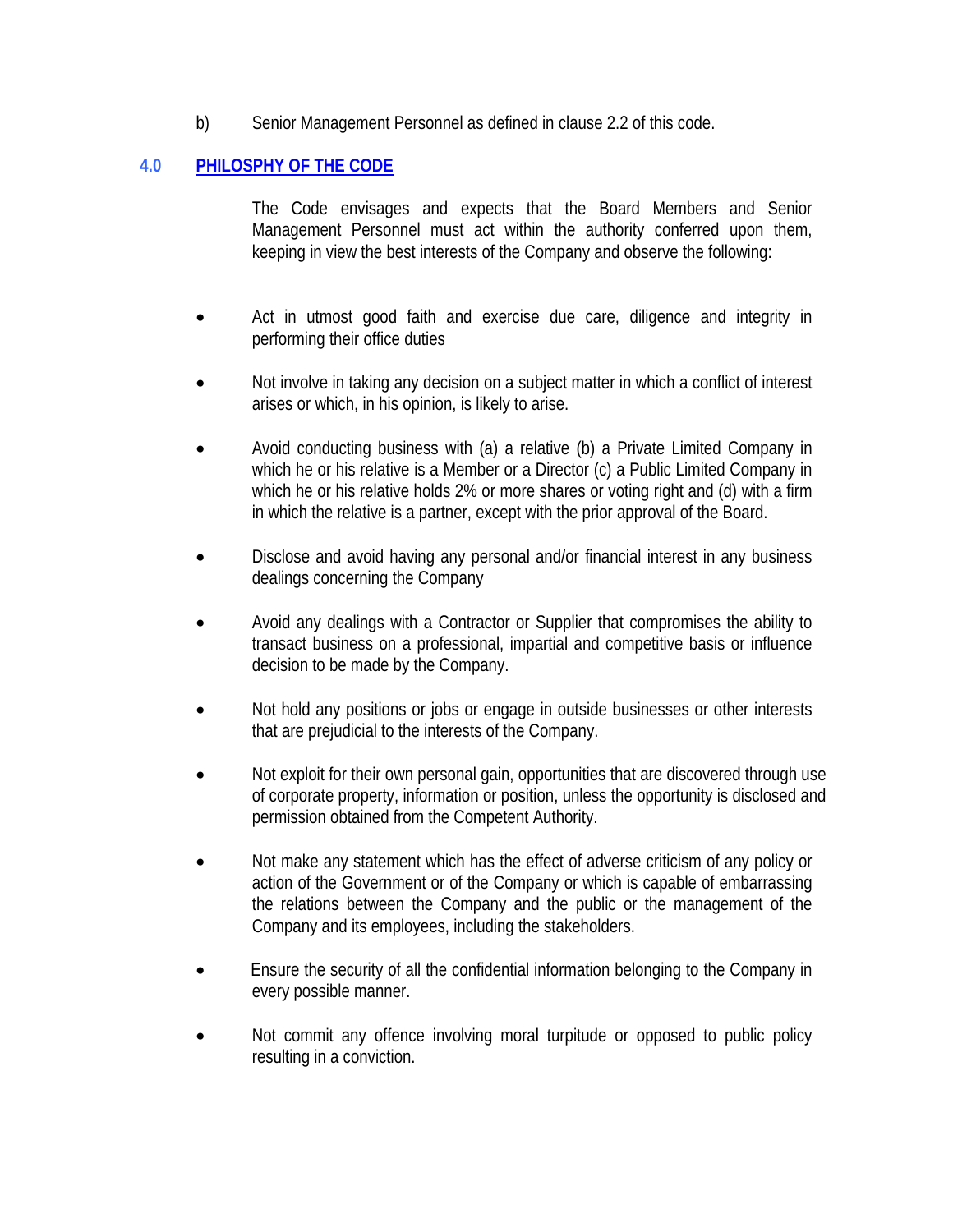- Shall ensure that they use the Company's assets, properties, information and intellectual rights for the official purpose only or as per their terms of appointment.
- Shall ensure Compliance with SEBI (Prohibition of Insider Trading) Regulations, 1992 and also other Regulation, as and when, they become applicable to them, from time to time.
- Shall not be associated in any way, directly or indirectly, with the competitor of the Company while on Board or employment of the Company.
- Cooperate with the Company in discharging its social responsibility.

#### **5.0 ENFORCEMENT OF CODE OF CONDUCT**

The Board Members and Senior Management Personnel shall be accountable for fully complying with this Code.

### **6.0 AMENDMENTS TO THE CODE**

The provisions of this Code can be amended/ modified by the Board of Directors of the Company from time to time and all such amendments/ modifications shall take effect from the date stated therein.

#### **7.0 PLACEMENT OF THE CODE ON WEBSITE**

Pursuant to Clause 49 of the Listing Agreement, this Code and any amendments thereto shall be posted on the website of the Company.

#### **8.0 ANNUAL COMPLIANCE REPORTING**

In terms of Clause 49 of the Listing Agreement, all Board Members and Senior Management Personnel shall affirm compliance of this Code within 30 days of close of every financial year. A performa of Annual Compliance Report is annexed to this Code as Appendix-I. The Annual Compliance Report shall be forwarded to the Company Secretary, in such form and manner as may be prescribed from time to time.

## **9.0 ACKNOWLEDGEMENT OF RECEIPT OF THIS CODE**

All Board Members and Senior Management Personnel shall acknowledge the receipt of this Code or any modification(s) thereto, in the acknowledgement form annexed to this Code vide Appendix-II , indicating that they have received , read and understood , and agreed to comply with this Code and forward the same to the Company Secretary.